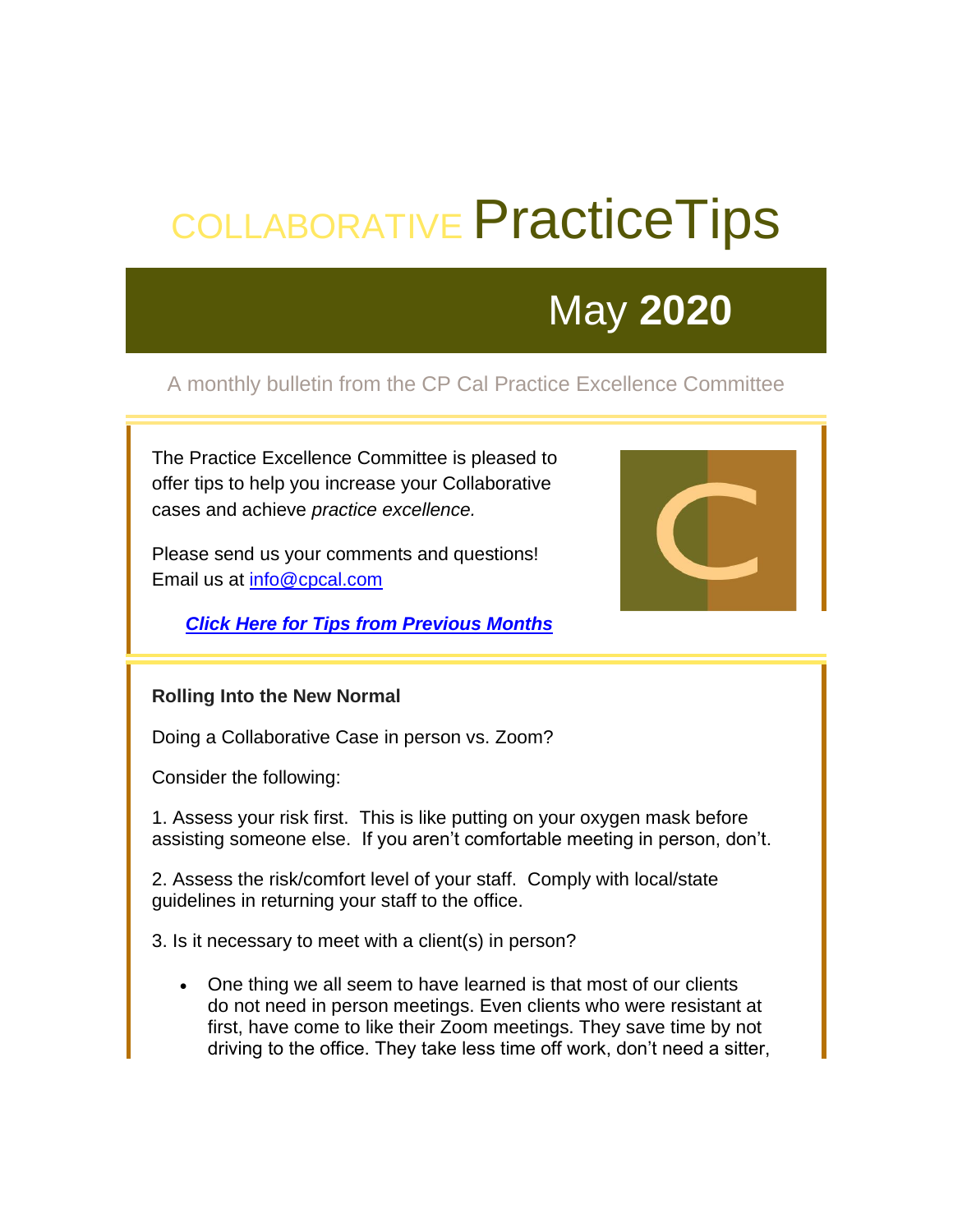etc. While they are on the same Zoom call with the other client, they aren't in the same room, which so far seems to keep everyone calmer.

4. In a Collaborative Case, assess the risk to each team member.

- Get the team on the same page.
- What if some people are low risk and comfortable meeting in person?
- Is anyone on the team at higher risk? Because of their own age/health? Because of where else they work?
- What if one or more team members are higher risk?
- Come up with a Team Plan and offer the clients the options the Team agrees to.
- 5. If an in person meeting is agreed to, what is required?
	- First, consider local/state public health rules and guidelines.
	- Who has an appropriate space for social distancing, the more people the bigger the space.
	- What else is needed? Masks, cleaning, hand sanitizer, separate rooms
	- Are clients in a high risk category? Because of their own age/health? Because of where else they work? Is a client a ER Doc, a nurse, other essential worker? Are they following guidelines in their daily lives? How do you know?
	- Be sure to make your own assessment and don't rely on the judgment of the client or pressure from the client to meet in person.

#### **From the PEC:**

We can all agree that there are many challenges with moving our Collaborative practices online. Taking some time to acknowledge our frustration, our worry, and our grief about the loss of the world the way it used to be is important. And then...look up. Look outward. Embrace the change. Here are the things I believe to be true about moving forward in this new world:

Collaborative is needed more than ever. The courts were already impacted. They are going to be severely overloaded...maybe for years. And people who are sheltering in place in dysfunctional families truly need a way to separate as soon as possible, and, (we hope) with dignity, respect, and in the best interests of the children.

Taking Collaborative online means that it's available EVERYWHERE. There are no physical boundaries. Nobody has to commute. Spouses who have already moved across the country can still have a collaborative team.